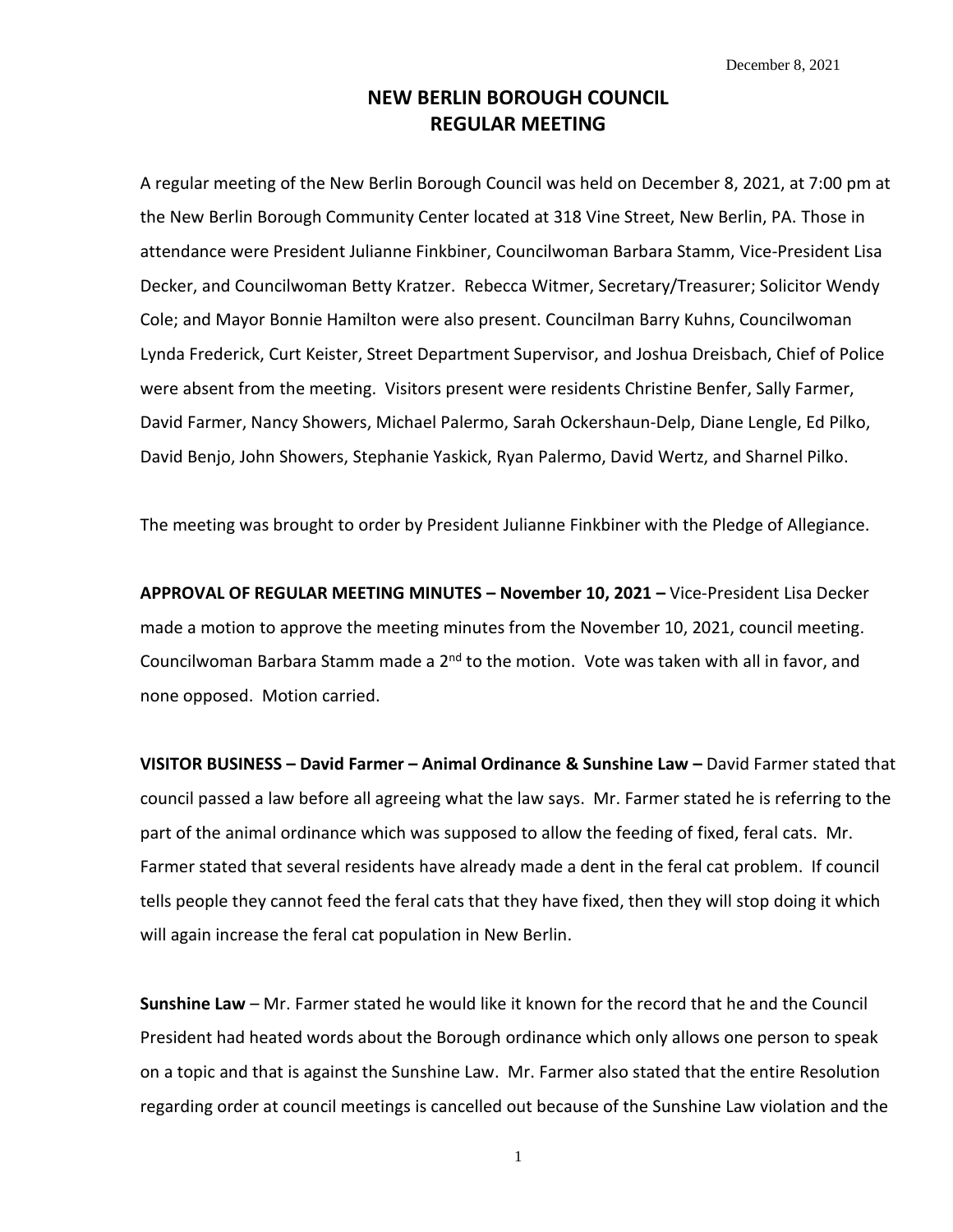fact that, because it was written so incompetently, there isn't even a severability clause. Further, Council did not allow anyone from the public read it before it was passed. The Council President stated that she read the Resolution aloud before Council passed it. Mr. Farmer stated that not allowing the public to comment on it is a violation of the Sunshine Law. Council President stated that resolutions are not ordinances, and that Mr. Farmer did comment on the Resolution.

**Diane Lengle - Feeding of Cats –** Diane Lengle stated that she is against the indiscriminate feeding of cats but is not against the feeding of cats as done by the trap and neuter program. Mrs. Lengle stated she felt it would be advantageous to adopt language that will allow the feeding of cats by those who have proven to be doing a trap and neuter program and also allow those cats to be outdoors. Otherwise, the feral cat population will increase.

President Finkbiner stated that due to the amount of people in attendance who want to speak about the same topic, she will need to cut the public comment time down to 2 minutes per speaker or the meeting will go on until a late hour. \*At this point in the recording, it is noted that several people started to talk loudly, all at the same time, and over one another.\* It is difficult to hear what each person is saying but the person doing the minutes can hear that there was a general dissatisfaction with the public comment time being cut. President Finkbiner stated everyone could speak but to please keep it as short as possible, so Council also had time to conduct its regular Borough business.

**Edward Pilko – Spay and Neuter – Feral Cats –** Edward Pilko stated that opinion means nothing, but science and statistics do. There are people putting hundreds of dollars and hundreds of hours into taking care of the feral cats and the feral cat population is plummeting. Starving feral cats or taking them for rides is inhumane. Mr. Pilko stated he doesn't understand why anyone is contesting it when it's working.

**David Benjo – Spay and Neuter – Feral Cats –** David Benjo stated he agrees with what Mr. Pilko stated. From what Mr. Benjo has seen, trapping, neutering, and finding homes for the cats is the best practice for addressing the feral cat community. Mr. Benjo stated that some may feel that stopping the feeding of the animals is the best practice but it's not. It will not work because feral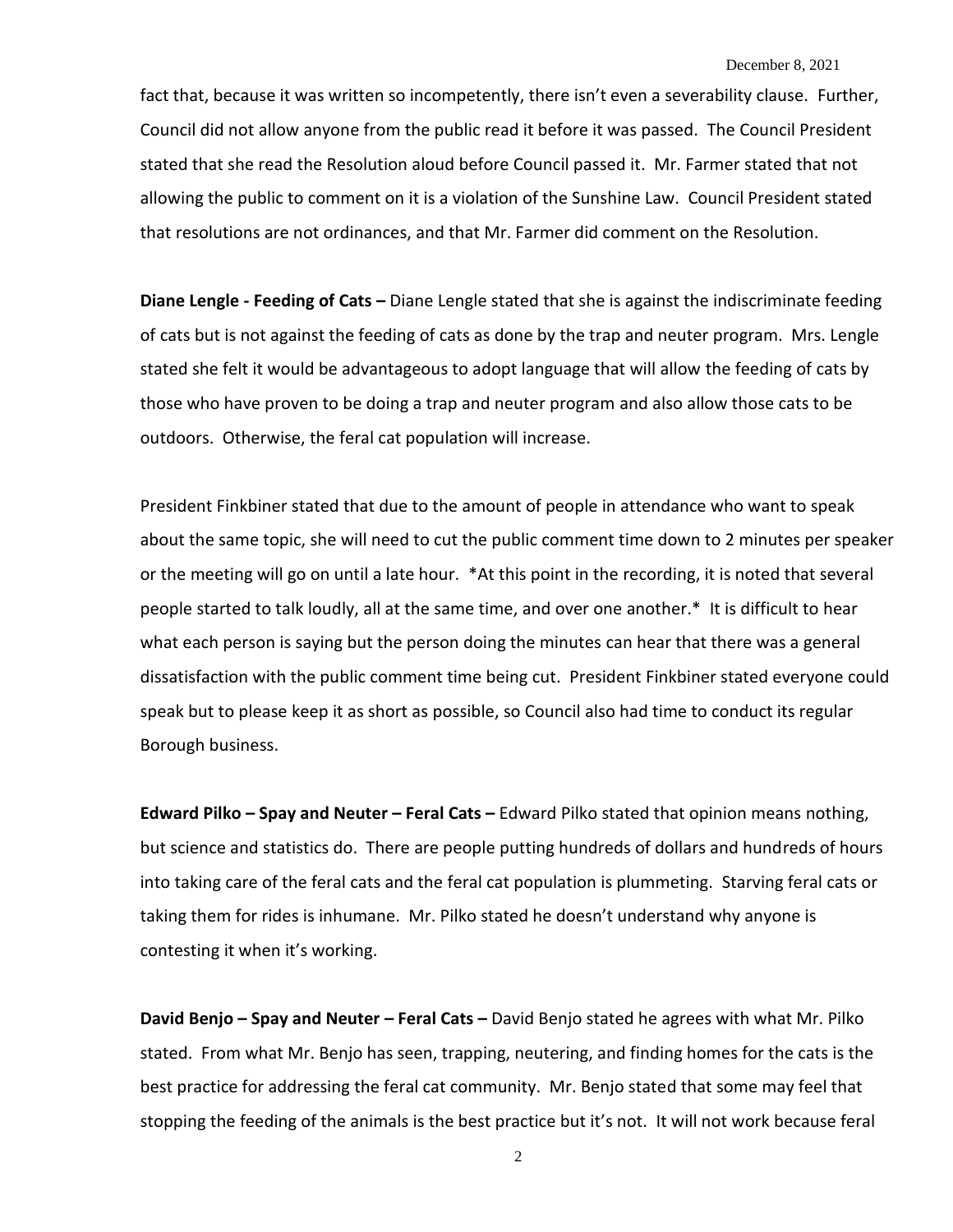## December 8, 2021

cats will find a way to get food. Mr. Benjo and his wife have worked hard to trap and neuter and adopt the cats out. If the cats are not fed, they will find food elsewhere. The humane thing to do is to trap, neuter, and adopt the cats out or release them. Anything else is cruel and ineffective.

**Sharnel Pilko – Feral Cats –** Sharnel Pilko handed out folders with information on trap, neuter, and return programs for feral cats. Mrs. Pilko stated the packet will give information on and hopefully help clear up confusion about how a trap, neuter, and return program works. The information will help others understand the success of New Berlin's Trap and Neuter Program. The group has been working on the program for two years and she alone, with the help of a grant, has neutered 43 cats. Another 20 cats have been neutered with the help of the others in the New Berlin group. Mrs. Pilko proposes a committee be convened to address and design an ordinance that meets all needs, protections, and benefits for citizens and animals. The trap and neuter program is operating at no cost to New Berlin Borough. Some other municipalities have allotted money to trap and neuter programs. The group would like to continue the program at no cost to the Borough and work together for success.

**Sally Farmer – Feral Cats –** Sally Farmer stated that her observation is that for almost 3 years, a group of people in the community have come together to solve a problem. When the group brought the program to the Council, she felt that the Council did acknowledge that it was a success. However, lack of communication lead to an ordinance that didn't really capture the essence of what both groups wanted to do. Mrs. Farmer encouraged Council to reach out to the group and revise the ordinance so the success can be maintained.

**Michael Palermo – Feral Cats** – Michael Palermo stated he commends what the group is doing, the trapping, neutering, and then adoption of feral cats. If the Borough takes on the program itself, it will incur great expense and time doing so. When Mr. Pilko came to the Council to speak on the program some time ago, Council was quiet and there was no indication as to how the cost could help be defrayed for them and it touched a nerve.

**John Showers – Cats and Sidewalk -** John Showers stated that he and his wife Nancy appreciate what the group has been doing with the cats. The reason he is speaking at the meeting tonight is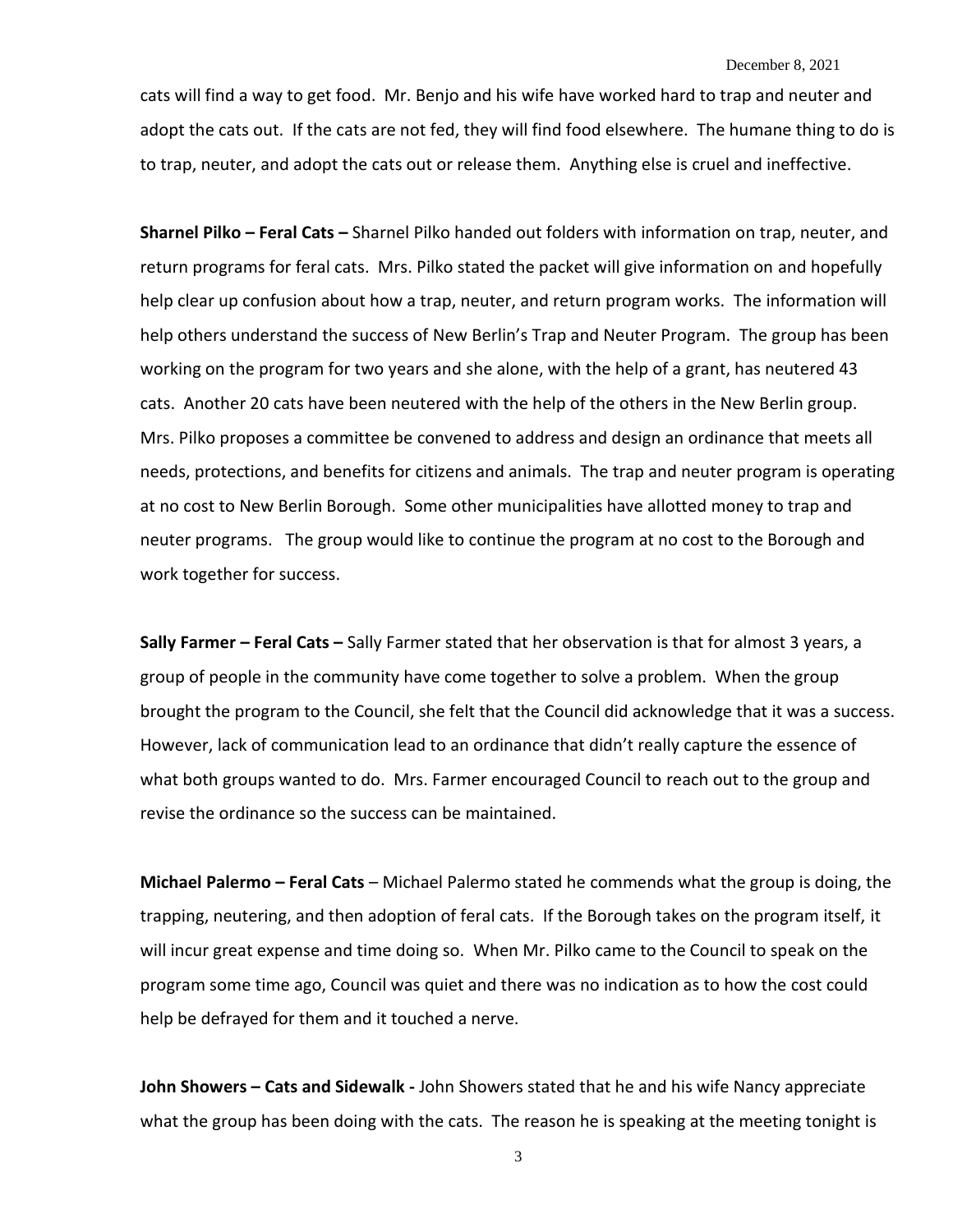because, while he and his wife will admit that their sidewalk has been uneven and heaved up over an inch, they weren't going to fix it until the Borough decided to have all of the other ordinances enforced. Then, the Borough Police Department showed up and presented them with a letter about their sidewalks being in disrepair and their bush encroaching upon the sidewalk. The time given to correct the situation was 30 days. Mr. Showers said that they were happy to correct the situation but are concerned that it had something to do with the election. When 31 days came up, the police came to their door and said it looked like the violation was fixed and they would confer with the Borough Secretary about the ordinance. That being said, the property on Front Street where a house was recently demolished still looks terrible and nothing is being done. Mr. Showers stated that he hopes for more consistency in the Borough when enforcing ordinances and laws and that they don't go after the people complaining.

The Secretary/Treasurer stated that she would like to clarify something because it might help the Showers understand the circumstances. She continued by saying there was a complaint about the sidewalk and the police were following up with the complaint. Mr. Showers stated that he walked by the Secretary/Treasurer's house and her hedges were sticking out over the sidewalk. The Secretary/Treasurer stated that they no longer do, that they were trimmed back.

President Finkbiner stated that Mr. Farmer was correct when he stated that Council spoke about the animal ordinance at the last meeting. Also at the meeting, most of Council expressed appreciation for the trap and neuter program. It is Council's job to protect the safety and rights of its citizens. It's also Council's job to consider the people and property in the Borough. The feeding issue that is being spoken about is basically that the ordinance says that if you feed an animal, you are responsible for it and cannot let it run at large. When an animal that you are responsible for does damage to someone's property, you are responsible for that damage. People's properties are being damaged by the animals. In the past, the President's own property has been damaged by cats and so have other properties in the neighborhood and other neighborhoods. People do not want to reach their hand down in their mulch and pick up a pile of cat feces. That is one of the reasons why the ordinance provides for picking up your animal droppings and not allowing animals to run at large. Children have been scratched and gotten cat scratch fever, which is another reason that animals should not be able to run at large.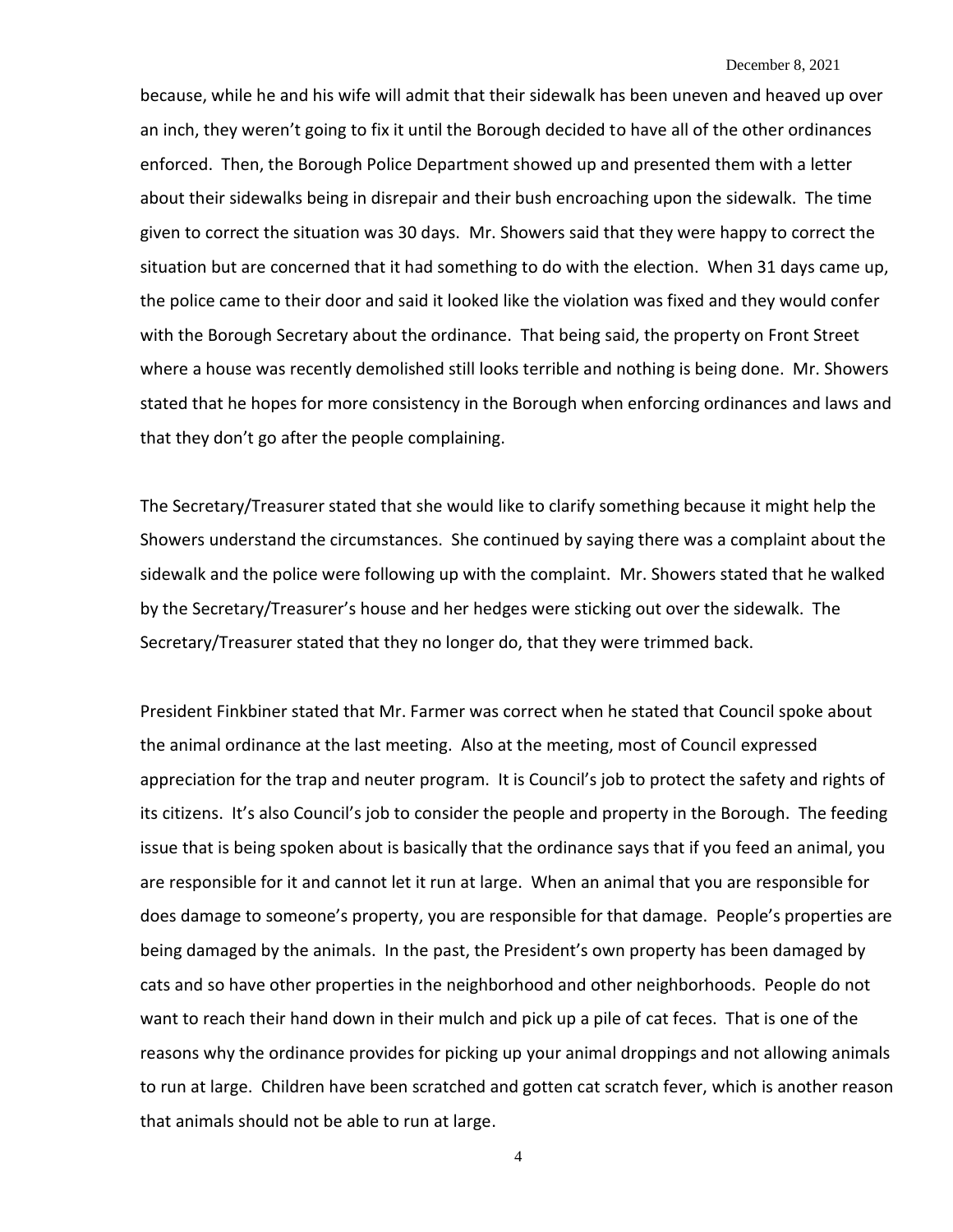Mayor Hamilton stated that feral cats aren't wild animals or domesticated animals. They are somewhere in between. There was more discussion about damage to property and luring other wild animals to properties by feeding feral cats. There was also discussion about the correct way to feed feral cats.

There was discussion about the ordinance when it was written and what was placed in the ordinance about feral cats. The Solicitor stated that the current ordinance does not allow the feeding of feral cats. Mayor Hamilton implored council to look at amending the ordinance to allow the feeding of feral cats.

The Solicitor stated there are several legal issues the Borough must also be concerned with when allowing feral cats to be fed. For instance, if you are feeding an animal and a child gets hurt or bitten by that animal, whether they are a vaccinated or unvaccinated animal, who will be responsible? In that scenario, the animal is running at large, being allowed to roam around unattended even though someone is feeding it. Mayor Hamilton stated it was a sliding scale of liability.

Solicitor Cole stated that as far as ordinances are concerned, the health and safety of Borough citizens always comes first. Therefore, the welfare of cats would be second in this case.

Visitor Nancy Showers stated there should be a committee to work with Council on the ordinance and to come up with a resolution.

**Animal Ordinance Amendment Motion –** Councilwoman Barbara Stamm made a motion to look into amending the animal ordinance. Councilwoman Stamm stated she appreciated the suggestion of community input. The motion died for lack of a second.

**COMMITTEE REPORTS –Fire Company Liaison – FEMA Grants -** Councilwoman Meghan Shambach stated that there is no new news on the Fire Company grants.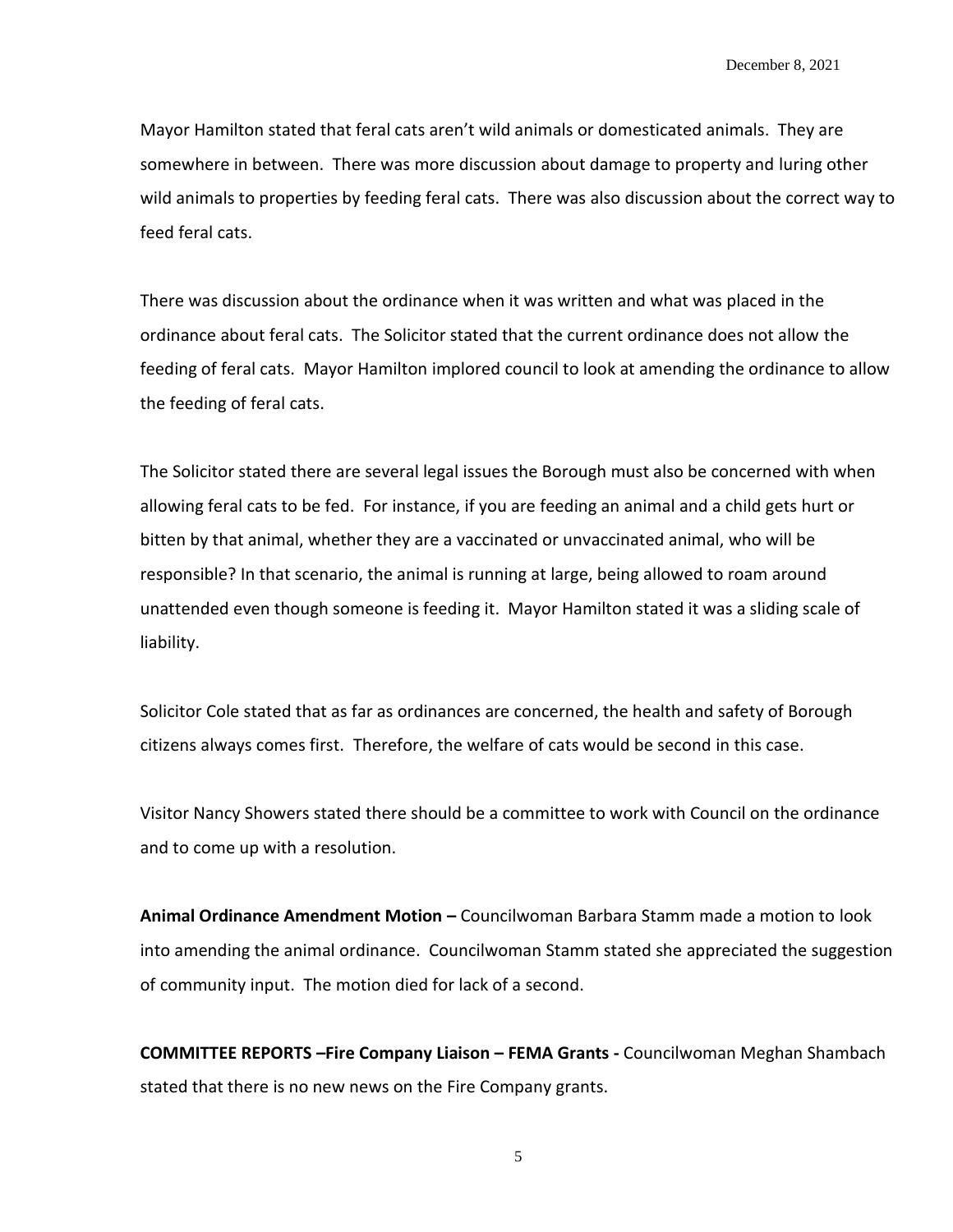**Fire Company Officer Election** – The Fire Company held their election at their last meeting and there were no changes to their officers.

**Newly Purchased Equipment** – The Fire Company recently purchased four air packs and one rapid intervention team bag.

**Finance Committee** – The 2022 Budget was open for inspection and able to be passed.

**Motion – 2022 Budget –** Vice-President Lisa Decker made a motion to pass the Borough's 2022 Budget. Councilwoman Betty Kratzer made a  $2<sup>nd</sup>$  to the motion. Vote was taken with all in favor, and none opposed. Motion carried.

**Motion - Tax Resolution 2022-1 –** Vice-President Lisa Decker made a motion to pass Tax Resolution 2022-1. Councilwoman Betty Kratzer made a  $2<sup>nd</sup>$  to the motion. Vote was taken with all in favor, and none opposed. Motion carried.

**POLICE REPORT – November 2021 Police Report –** The November 2021 Police Report was reviewed.

**2018 Ford Explorer –** The graphics and other equipment have been ordered for the newly purchased 2018 Ford Explorer.

**STREET SUPERVISORS REPORT – Resignation – William Stamm** – William Stamm submitted his letter of resignation from the Street Department. Mr. Stamm is resigning due to personal reasons. His last day will be Monday, December 20, 2021. He counts it a pleasure to have served New Berlin in that capacity.

**Motion –** Vice-President Lisa Decker made a motion to accept William Stamm's resignation. Councilwoman Betty Kratzer made a 2<sup>nd</sup> to the motion. Vote was taken with all in favor, and none opposed. Councilwoman Barbara Stamm abstained from the vote. Motion carried.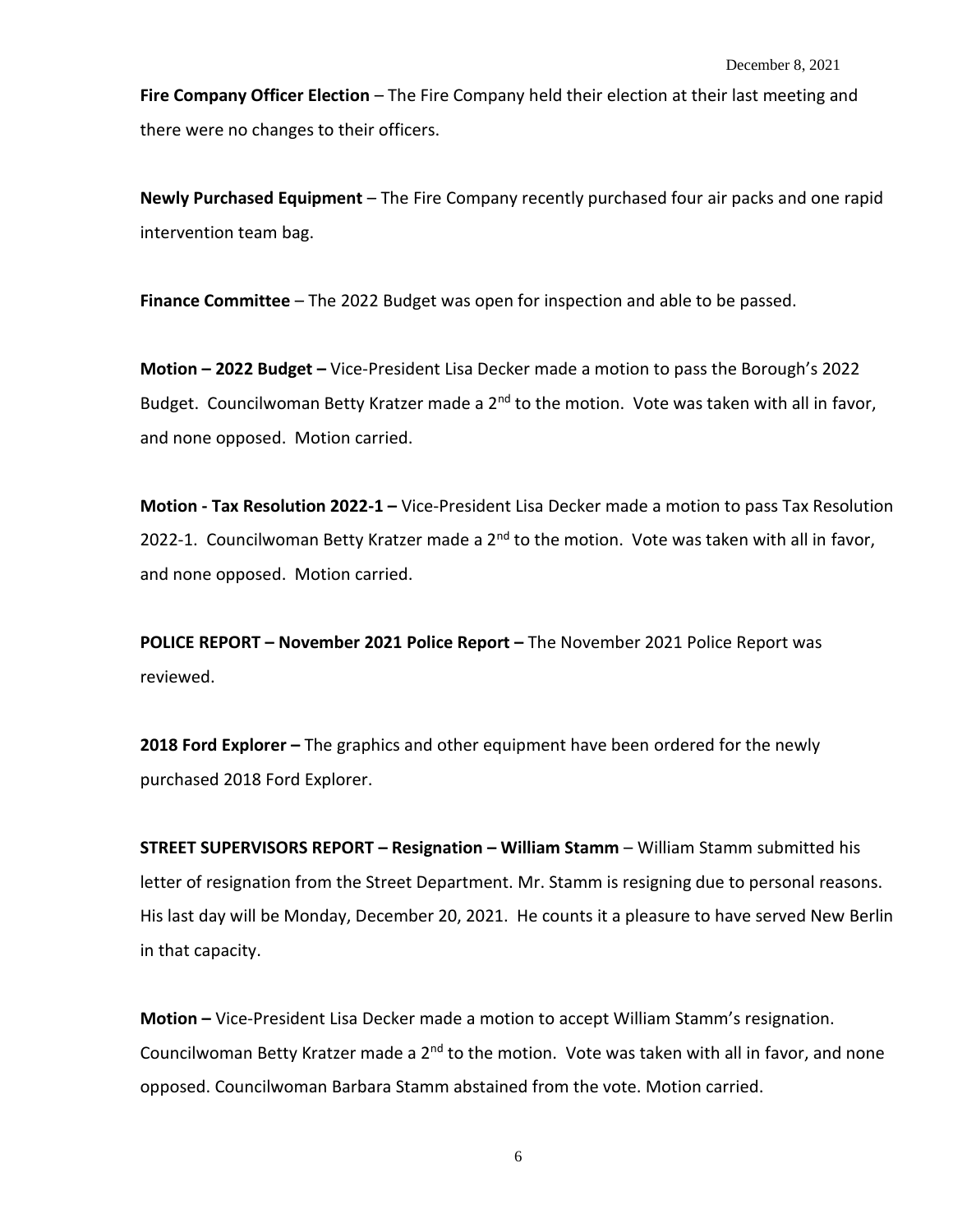**MAYOR'S REPORT** – Mayor Hamilton stated she this was her last meeting as Mayor of New Berlin. She thanked New Berlin for the privilege of serving them and appreciated the chance to do so. She has started several new activities in the Borough during her term. She took responsibility for the lack of understanding and language in the animal ordinance and stated that she is asking Council to listen to the community and do what is best for both humans and animals.

**SOLICITORS REPORT –** No Solicitor's report was given.

**NEW BERLIN MUNICIPAL AUTHORITY – Minutes –** There were no questions regarding the minutes.

**NBMA Board Appointment** – At their last meeting, the New Berlin Municipal Authority Board recommended Ray Sassaman to fill the vacancy on the NBMA Board. Since then, Ray Sassaman has withdrawn his letter of interest for the position. The position will remain vacant at this time.

**Grant Opportunity –** There is a lot of grant money available to the New Berlin Municipal Authority for upgrading and updating some of the infrastructure. They are looking into the grant and hope to come up with some projects for which to apply.

**Raise in Water Rate –** Councilwoman Stamm inquired why there was an increase in water rates, especially when the NBMA has such a high balance in their accounts and the current times we are living in. Councilwoman Stamm also stated that the council doesn't receive the NBMA minutes until two months after the NBMA meetings so October's minutes weren't received until December. Michael Palermo from the NBMA Board stated that the increase will be about \$5.00 per bill. Mr. Palermo stated that visitors should come to a NBMA meeting to see the costs involved with running a municipal authority. Mr. Palermo stated that he is not on the budget committee so he does not know the exact reasons, but it would be a good idea to come to the meeting to ask.

**SECRETARY/TREASURER REPORT - Balance – General Fund –** The Secretary/Treasurer reported the balance in the general fund as \$118,607.09. That balance still includes 50% of the American Rescue Plan Funds.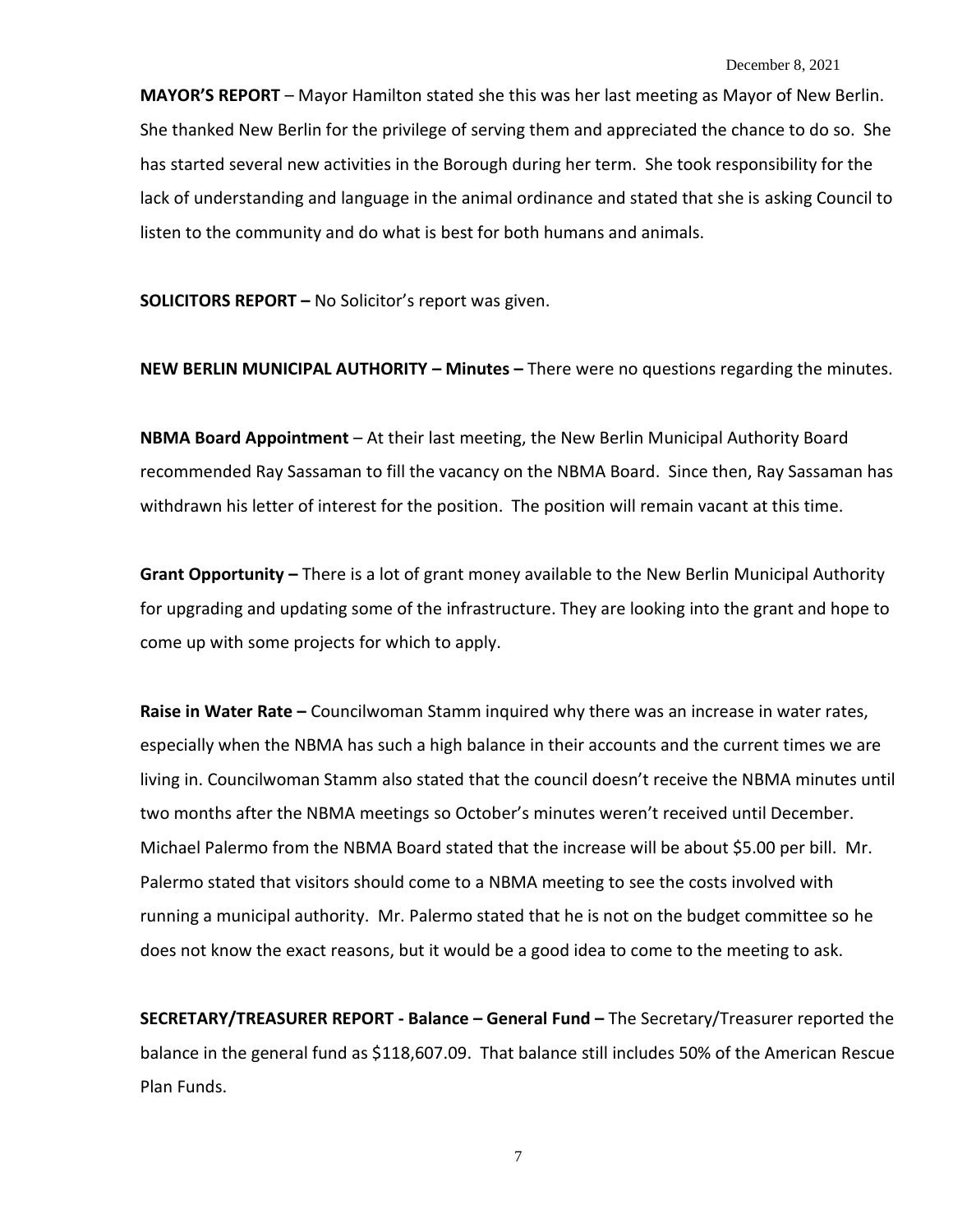**VFIS Insurance –** The Secretary/Treasurer reported that she switched the Fire Company insurance as per the motion of council and cancelled the existing policy.

**READING AND SIGNING OF BILLS/PAYROLL** – Councilwoman Betty Kratzer made a motion to pay the bills with any additions. Councilwoman Barbara Stamm made a 2nd to the motion. Vote was taken with all in favor, and none opposed. Motion carried.

## **BILLS TO BE PAID – GENERAL FUND**

| M&T Bank – Service Charge                 | 25.00    |
|-------------------------------------------|----------|
| PA UC - Solvency Fee                      | 162.64   |
| Tri County Tag Service, Inc.              | 80.00    |
| A-1 Lock and Key                          | 20.75    |
| <b>DE LANGE Landen Financial Services</b> | 75.57    |
| Moyer Electric                            | 24.74    |
| PP&L                                      | 456.55   |
| <b>AT&amp;T Mobility</b>                  | 91.05    |
| B.S. & B. Repair                          | 21.03    |
| PA State Association of Boroughs          | 171.00   |
| <b>US</b> Treasury                        | 2,283.38 |
| PA Department of Revenue                  | 330.98   |
| Ace of Signs                              | 522.58   |
| Aurand's Auto Service LLC                 | 140.32   |
| <b>Curt Keister</b>                       | 514.47   |
| David Mull                                | 639.69   |
| George Geise                              | 593.83   |
| Jason Engleman                            | 321.28   |
| Joshua Dreisbach                          | 521.02   |
| <b>Martez Faulkner</b>                    | 196.17   |
| <b>Michael Mattocks</b>                   | 510.96   |
| Rebecca Witmer                            | 2,350.89 |
| Rex Solomon                               | 232.94   |
| <b>Riley Bremigen</b>                     | 338.33   |
| <b>Rodney Styers</b>                      | 74.96    |
| William Stamm                             | 302.09   |
| Ace of Signs                              | 125.56   |
| Barbara Stamm                             | 150.00   |
| <b>Barry Kuhns</b>                        | 150.00   |
| <b>Betty Kratzer</b>                      | 150.00   |
| <b>Bill Stamm</b>                         | 50.00    |
| <b>Bonnie Hamilton</b>                    | 150.00   |
| Julianne Finkbiner                        | 150.00   |
| <b>Kim Barton</b>                         | 155.00   |
| Cole & Varano                             | 937.50   |
| Lisa Decker                               | 150.00   |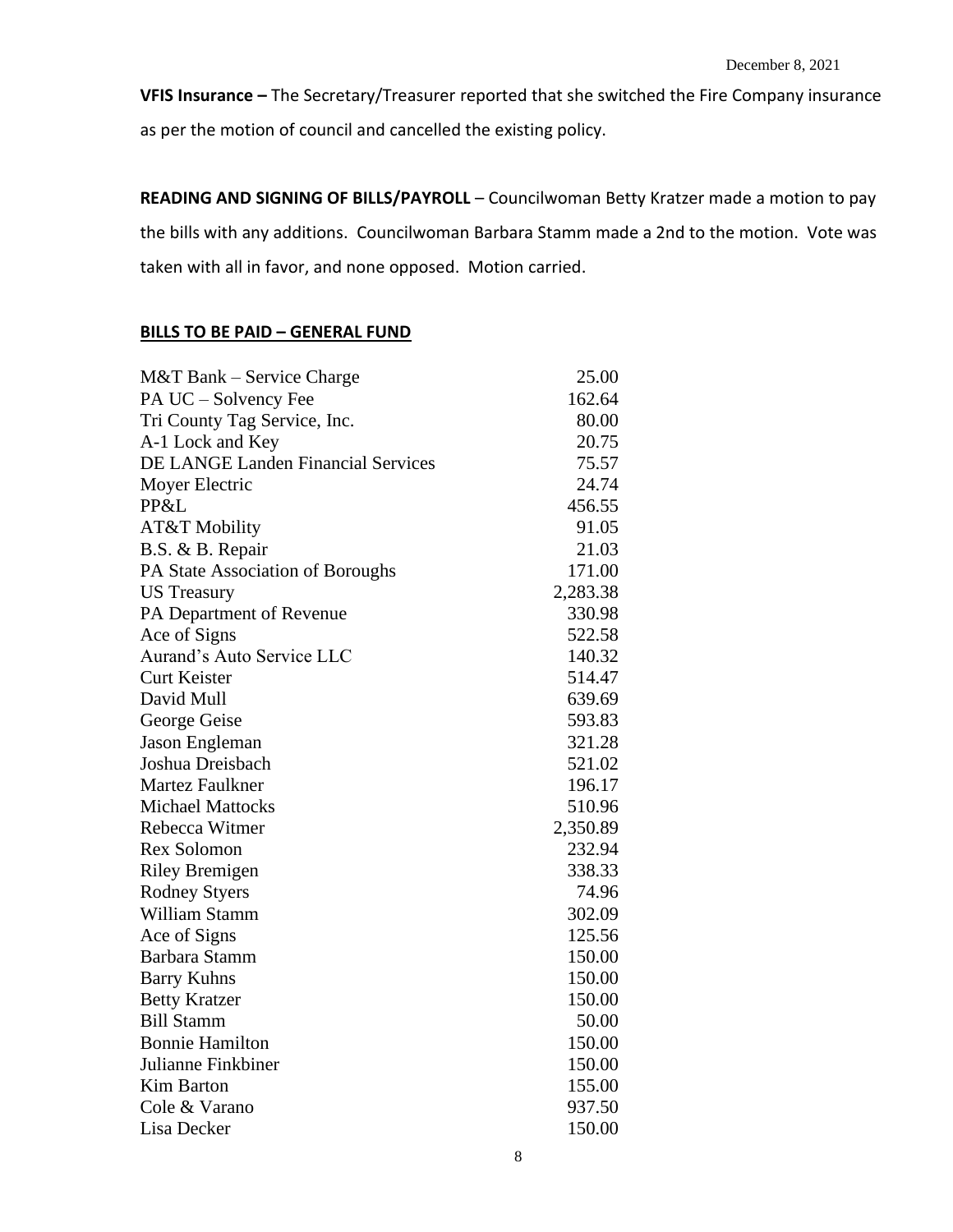| Lynda Frederick                         | 150.00    |
|-----------------------------------------|-----------|
| Meghan Shambach                         | 150.00    |
| <b>Out Shine Promotions</b>             | 61.00     |
| <b>Topp Business Solutions</b>          | 23.64     |
| <b>VFIS</b>                             | 13,601.00 |
| <b>AMTRUST North America</b>            | 12,705.00 |
| Ervin Blank Associates, Inc.            | 125.00    |
| <b>Fisher Auto Parts</b>                | 23.14     |
| <b>PP&amp;L Electric Utilities</b>      | 959.62    |
| The Daily Item                          | 282.30    |
| Windstream Buffalo Valley, Inc.         | 411.84    |
| Cardmember Service                      | 941.49    |
| PP&L Electric                           | 486.60    |
| AT&T Mobility                           | 91.05     |
| DE LANGE Landen Financial Services Inc. | 75.57     |
| Hometown Disposal lp                    | 77.90     |
| <b>Stahl Brothers Garage LLC</b>        | 126.00    |
| PA Department of Revenue                | 289.02    |
| <b>US</b> Treasury                      | 2,036.18  |
| Berkheimer                              | 750.60    |
| Ace of Signs                            | 83.70     |
| <b>PLGIT</b>                            | 32,750.00 |
| Ace of Signs                            | 348.38    |
|                                         |           |

TOTAL 79,719.31

**OLD BUSINESS – Zoning Hearing Board Resignation** – Charles Ritter resigned from the New Berlin Zoning Hearing Board. Mayor Bonnie Hamilton wrote a letter of interest to serve on the New Berlin Zoning Hearing Board. She is also resigning from the New Berlin Planning Commission.

**Motion – Zoning Hearing Board Appointment** – Councilwoman Barbara Stamm made a motion to appoint Bonnie Hamilton to the New Berlin Zoning Hearing Board. Vice-President Lisa Decker made a 2<sup>nd</sup> to the motion. Vote was taken with all in favor, and none opposed. Motion carried.

**Zoning Hearing Board – Subdivision Plan – 524 Front Street & 117 Hazel Street –** The New Berlin Zoning Board will meet tomorrow evening to hear the application of Mark Noll for a subdivision of the property known as 524 Front Street & 117 Hazel Street in the Borough.